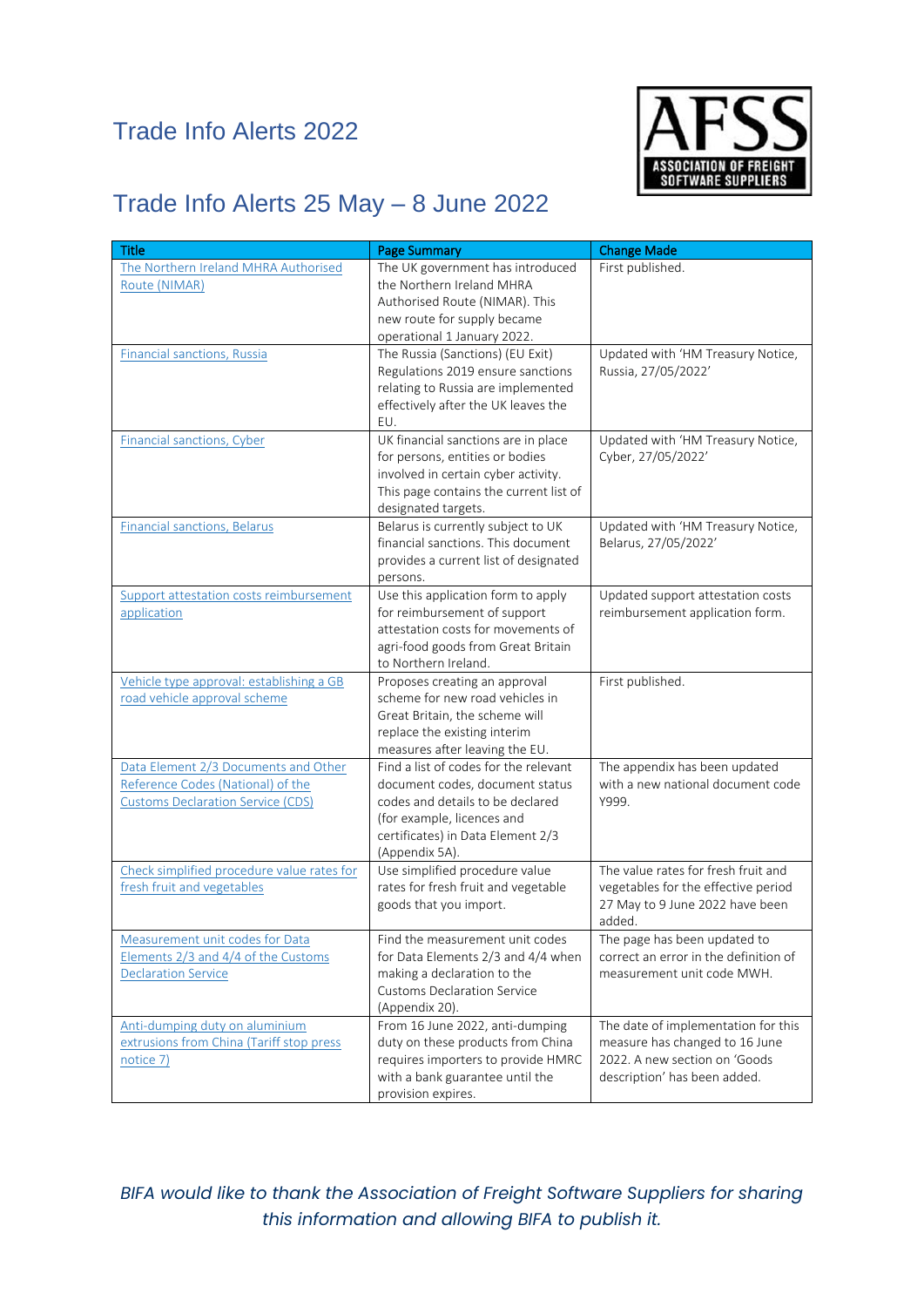

| <b>Title</b>                                                                                                                                        | <b>Page Summary</b>                                                                                                                                                                                                                     | <b>Change Made</b>                                                                                                                                                                                                                                                                                                            |
|-----------------------------------------------------------------------------------------------------------------------------------------------------|-----------------------------------------------------------------------------------------------------------------------------------------------------------------------------------------------------------------------------------------|-------------------------------------------------------------------------------------------------------------------------------------------------------------------------------------------------------------------------------------------------------------------------------------------------------------------------------|
| Remote internal temporary storage<br>facilities codes for Data Element 5/23 of<br>the Customs Declaration Service<br>Anti-dumping duty on aluminium | Find the codes which may be used<br>in Data Element 5/23 to identify the<br>location where goods may be<br>examined for a remote internal<br>temporary storage facility (ITSF(R))<br>(Appendix 16E).<br>From 16 June 2022, anti-dumping | Minor outdated guidance has been<br>removed.<br>The section 'Action to take' has                                                                                                                                                                                                                                              |
| extrusions from China (Tariff stop press<br>notice 7)                                                                                               | duty on these products from China<br>requires importers to provide HMRC<br>with a bank guarantee until the<br>provision expires.                                                                                                        | been added.                                                                                                                                                                                                                                                                                                                   |
| <b>Reference Documents for Customs</b><br>(Additional Duty) (Russia and Belarus)<br><b>Regulations 2022</b>                                         | Find out about the additional duties<br>which apply on certain goods<br>originating from Russia and Belarus.                                                                                                                            | Updated with new versions of the<br>Reference Documents detailing the<br>affected goods. This follows<br>legislation to increase the number<br>of Russian and Belarusian goods<br>subject to additional duties.                                                                                                               |
| Registration and approval of excise goods<br>held in duty suspension (Excise Notice<br>196)                                                         | Requirements for excise goods held<br>in duty suspension in a warehouse<br>by an authorised warehousekeeper,<br>registered owner, duty<br>representative or registered<br>consignor in the UK.                                          | Paragraph 4.1 'General storage and<br>distribution warehouses', paragraph<br>4.2 'Trade facility warehouses', and<br>paragraph and 4.12 'Renewal of<br>approval' have been updated to<br>include changes to conditions of<br>excise warehouse approvals for<br>throughput requirements and<br>storage times from 1 June 2022. |
| <b>External temporary storage facilities codes</b><br>for Data Element 5/23 of the Customs<br><b>Declaration Service</b>                            | Find the codes which can be used in<br>Data Element 5/23 to identify the<br>location where the goods may be<br>examined for an external temporary<br>storage facility (ETSF) (Appendix<br>16F).                                         | This page has been updated,<br>removing Amazon UK Services Ltd,<br>Rochester.                                                                                                                                                                                                                                                 |
| Withdraw funds from your cash account<br>for CDS declarations                                                                                       | Find out how to withdraw funds<br>from your cash account if you need<br>a refund.                                                                                                                                                       | The 'Request a withdrawal' section<br>has been updated. The address to<br>send your form to has changed to:<br>HM Revenue & Customs, Customs<br>Salford, 5th floor, Three New Bailey,<br>New Bailey Street, Salford, M3 5FS.                                                                                                  |
| Pay for imports declared using the<br><b>Customs Declaration Service</b>                                                                            | How to pay what you owe if you've<br>used the Customs Declaration<br>Service to tell HMRC you've<br>imported goods into the UK.                                                                                                         | The 'How to pay' section has been<br>updated. The address to send your<br>cheque to has changed to: HM<br>Revenue & Customs, CDS<br>Accounting, 5th floor, Three New<br>Bailey, New Bailey Street, Salford,<br>M3 5FS.                                                                                                        |
| CHIEF: document, certificate and<br>authorisation codes                                                                                             | Use this spreadsheet for document,<br>certificate and authorisation codes<br>for harmonised declarations and<br>details to be declared.                                                                                                 | Document codes 9009 and 9010<br>have been added to the CHIEF code<br>list for Ukrainian goods.                                                                                                                                                                                                                                |
| Reference Documents for The Customs<br>(Import Duty Variation) Regulations 2021                                                                     | Find out about the additional duties<br>which apply on certain goods<br>originating from the United States<br>of America.                                                                                                               | Effective 1 June 2022, the additional<br>tariffs, applied on certain goods<br>originating from the Unites States of<br>America, are now suspended.                                                                                                                                                                            |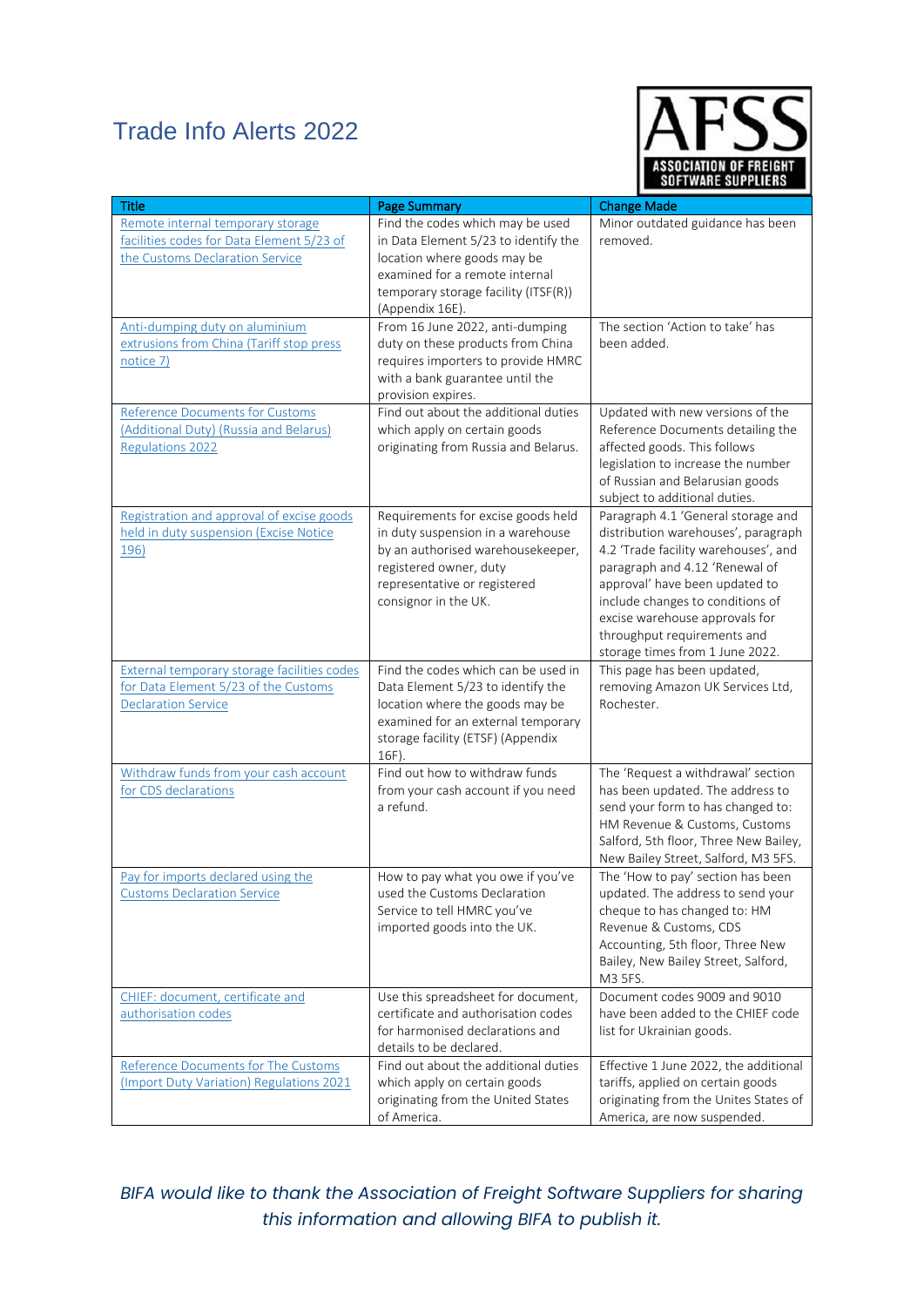

| <b>Title</b>                                                                                                                                          | <b>Page Summary</b>                                                                                                                                                                                                                                                                                                         | <b>Change Made</b>                                                                                                                                                                                                  |
|-------------------------------------------------------------------------------------------------------------------------------------------------------|-----------------------------------------------------------------------------------------------------------------------------------------------------------------------------------------------------------------------------------------------------------------------------------------------------------------------------|---------------------------------------------------------------------------------------------------------------------------------------------------------------------------------------------------------------------|
| <b>Flexible Accounting System for imports</b><br>(Customs Notice 100)                                                                                 | How to get approval to use the<br>Flexible Accounting System if you're<br>an agent, and how to use the<br>system to pay customs charges on<br>goods your client has imported.                                                                                                                                               | The 'Pay by post' section has been<br>updated. The address for FAS<br>Accounting has changed to: HM<br>Revenue & Customs, FAS<br>Accounting, 5th floor, Three New<br>Bailey, New Bailey Street, Salford,<br>M3 5FS. |
| <b>Excise Notice 85c: anti-forestalling</b><br>restrictions - tobacco products                                                                        | This notice explains the restrictions<br>on the tobacco products that can be<br>removed for home-use.                                                                                                                                                                                                                       | The notice has been updated with<br>the annual anti-forestalling<br>restrictions, ready for the Tobacco<br>Duty rate rise in November 2022.                                                                         |
| UK Trade Tariff: excise duties, reliefs,<br>drawbacks and allowances                                                                                  | Find the commodity description,<br>code number and tax type code<br>number to identify the type and<br>rate of excise duty payable if you're<br>a UK-based business.                                                                                                                                                        | The rates for light oil, heavy oil,<br>biofuels and miscellaneous road<br>fuels have been updated with effect<br>from 23 March 2022.                                                                                |
| <b>Temporary Registered Consignees (Excise</b><br>Notice 204a)                                                                                        | This notice is about the UK's<br>requirements for the commercial<br>movement of excise goods by a<br>Temporary Registered Consignee<br>(TRC). The approval type that this<br>notice relates to will continue to<br>operate after transition, but only for<br>EU imports into Northern Ireland.                              | The address to contact the TRC<br>team about movement queries has<br>been updated.                                                                                                                                  |
| Excise Notice 204b: commercial importers<br>and tax representatives - EU trade in duty<br>paid excise goods                                           | This notice explains the UK's<br>requirements for the commercial<br>importation of excise goods already<br>released for consumption in an EU<br>member state. The approval type<br>that this notice relates to will<br>continue to operate post transition,<br>but only in relation to EU imports<br>into Northern Ireland. | The address to contact the Duty-<br>paid Movements team about<br>movement queries has been<br>updated.                                                                                                              |
| Reference document for authorised use:<br>eligible goods and authorised uses                                                                          | List of eligible goods and their<br>authorised uses.                                                                                                                                                                                                                                                                        | Updated with: 'Authorised Use:<br>Eligible Goods and Authorised Uses,<br>version 2.5, dated 1st June 2022'.                                                                                                         |
| Reference document for Temporary<br>Admission: eligible goods and conditions<br>for relief                                                            | Check the new version of the<br>Temporary Admission document for<br>goods that can benefit from<br>Customs Duty reliefs.                                                                                                                                                                                                    | Updated with: 'Temporary<br>Admission: Eligible Goods and<br>Conditions for Relief (version 4.1),<br>dated 1st June 2022'.                                                                                          |
| Reference documents for The Customs<br>(Reliefs from a Liability to Import Duty and<br>Miscellaneous Amendments) (EU Exit)<br><b>Regulations 2020</b> | Find the documents for details of<br>the conditions in which a 'good'<br>may be eligible for a relief from the<br>standard tariff rate.                                                                                                                                                                                     | Authorised Use: Eligible Goods and<br>Rates, version 1.5, dated 1st June<br>2022                                                                                                                                    |
| Reference Documents for The Customs<br>Tariff (Preferential Trade Arrangements)<br>(EU Exit) Regulations 2020                                         | Find the UK's preferential tariffs and<br>Rules of Origin for the agreements<br>contained within the Customs Tariff<br>(Preferential Trade Arrangements<br>and Tariff Quotas) (Amendment)<br>(EU Exit) Regulations 2020.                                                                                                    | Multiple documents updated.                                                                                                                                                                                         |
| Anti-dumping duty on aluminium<br>extrusions from China (Tariff stop press<br>notice 7)                                                               | From 16 June 2022, anti-dumping<br>duty on these products from China<br>requires importers to provide HMRC<br>with a bank guarantee until the<br>provision expires.                                                                                                                                                         | The named co-operating exporters<br>in the The Shandong Nanshan<br>Group have been corrected due to<br>an error.                                                                                                    |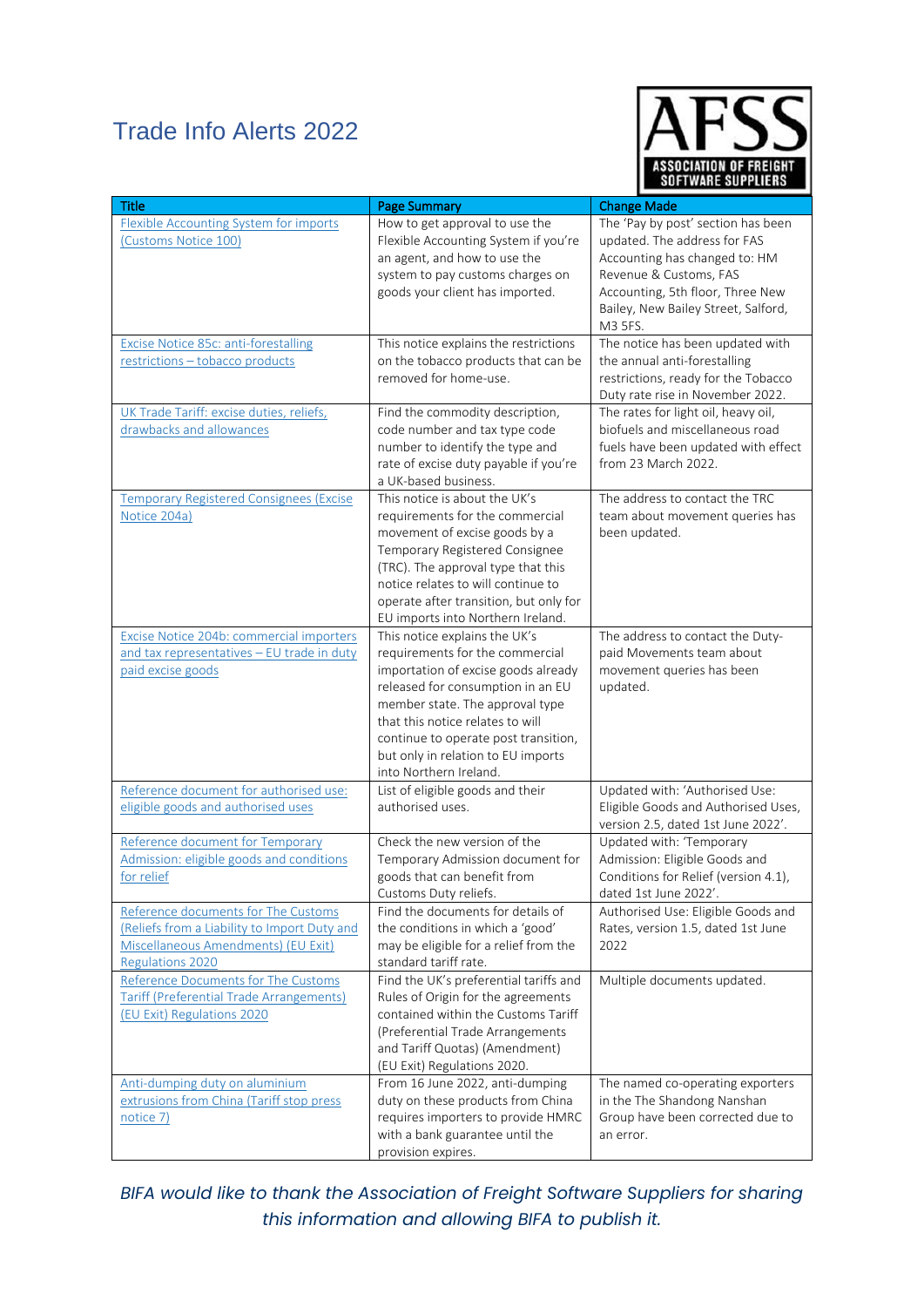

| Title                                        | <b>Page Summary</b>                | <b>Change Made</b>                 |
|----------------------------------------------|------------------------------------|------------------------------------|
| Reference Document for The Customs           | Find the UK's most favoured nation | Updated with: "The Tariff of the   |
| Tariff (Establishment) (EU Exit) Regulations | tariff rates as referenced in The  | United Kingdom, version 1.9, dated |
| <u> 2020</u>                                 | Customs Tariff (Establishment) (EU | 1st June 2022'.                    |
|                                              | Exit) Regulations 2020.            |                                    |

### Trade Info Alerts 14 - 24 May 2022

| <b>Title</b>                                                                                                  | Page Summary                                                                                                                                                       | Change Made                                                                                                                                                                                    |
|---------------------------------------------------------------------------------------------------------------|--------------------------------------------------------------------------------------------------------------------------------------------------------------------|------------------------------------------------------------------------------------------------------------------------------------------------------------------------------------------------|
| Delaying declarations for goods brought<br>into Great Britain                                                 | Check if you can delay sending<br>HMRC full information about your<br>goods by up to 175 days and the<br>actions you need to take before the<br>deadline.          | The section 'Related guidance' has<br>been replaced with the section<br>'Check if you need to make an entry<br>summary declaration'.                                                           |
| Excise Notice 163: wine production                                                                            | This notice is about the production,<br>storage and accounting of duty on<br>wine and made-wine by commercial<br>wine producers.                                   | 'Approve a payment through your<br>online bank account' has been<br>added to the 'How to pay' section.                                                                                         |
| <b>Customs Declaration Service</b><br>communication pack                                                      | Find communication products and<br>information to help traders and<br>intermediaries use the Customs<br>Declaration Service.                                       | Added 'Declarant Checklist -<br>Moving to the Customs Declaration<br>Service' and 'Trader Checklist -<br>Moving to the Customs Declaration<br>Service' to the page.                            |
| Data Element 2/3: Documents and Other<br>Reference Codes (Union) of the Customs<br><b>Declaration Service</b> | Find the relevant document codes,<br>document status codes and details<br>to be declared such as licences and<br>certificates (Appendix 5A).                       | New union document code U178<br>for 'Origin quotas - Product<br>originating in accordance with<br>Annex ORIG-2A' between the EU,<br>UK and European Atomic Energy<br>Community has been added. |
| CHIEF: document, certificate and<br>authorisation codes                                                       | Use this spreadsheet for document,<br>certificate and authorisation codes<br>for harmonised declarations and<br>details to be declared.                            | New union document code U178<br>for 'Origin quotas - Product<br>originating in accordance with<br>Annex ORIG-2A' between the EU,<br>UK and European Atomic Energy<br>Community has been added. |
| Apply to use simplified declarations for<br>imports                                                           | Find out about the different<br>simplified declarations for imports<br>and what you need to do to get<br>authorisation to use them.                                | Information about submitting<br>Simplified Frontier Declarations and<br>Supplementary Declarations during<br>the migration to the Customs<br>Declaration Service has been added.               |
| Get help using example declarations for<br>imports to Great Britain from the rest of<br>the world             | Use these examples to help you<br>complete declarations on the<br>Customs Declarations Service for<br>imports to Great Britain from the<br>rest of the world.      | 6 new example declarations have<br>been added to the page.                                                                                                                                     |
| Anti-dumping duty on aluminium<br>extrusions from China (Tariff stop press<br>notice 7)                       | From 28 May 2022, anti-dumping<br>duty on these products from China<br>requires importers to provide HMRC<br>with a bank guarantee until the<br>provision expires. | First published.                                                                                                                                                                               |
| HMRC exchange rates for 2022: monthly                                                                         | Find foreign exchange rates issued<br>by HMRC in CSV and XML format.                                                                                               | The June 2022 monthly exchange<br>rates have been updated.                                                                                                                                     |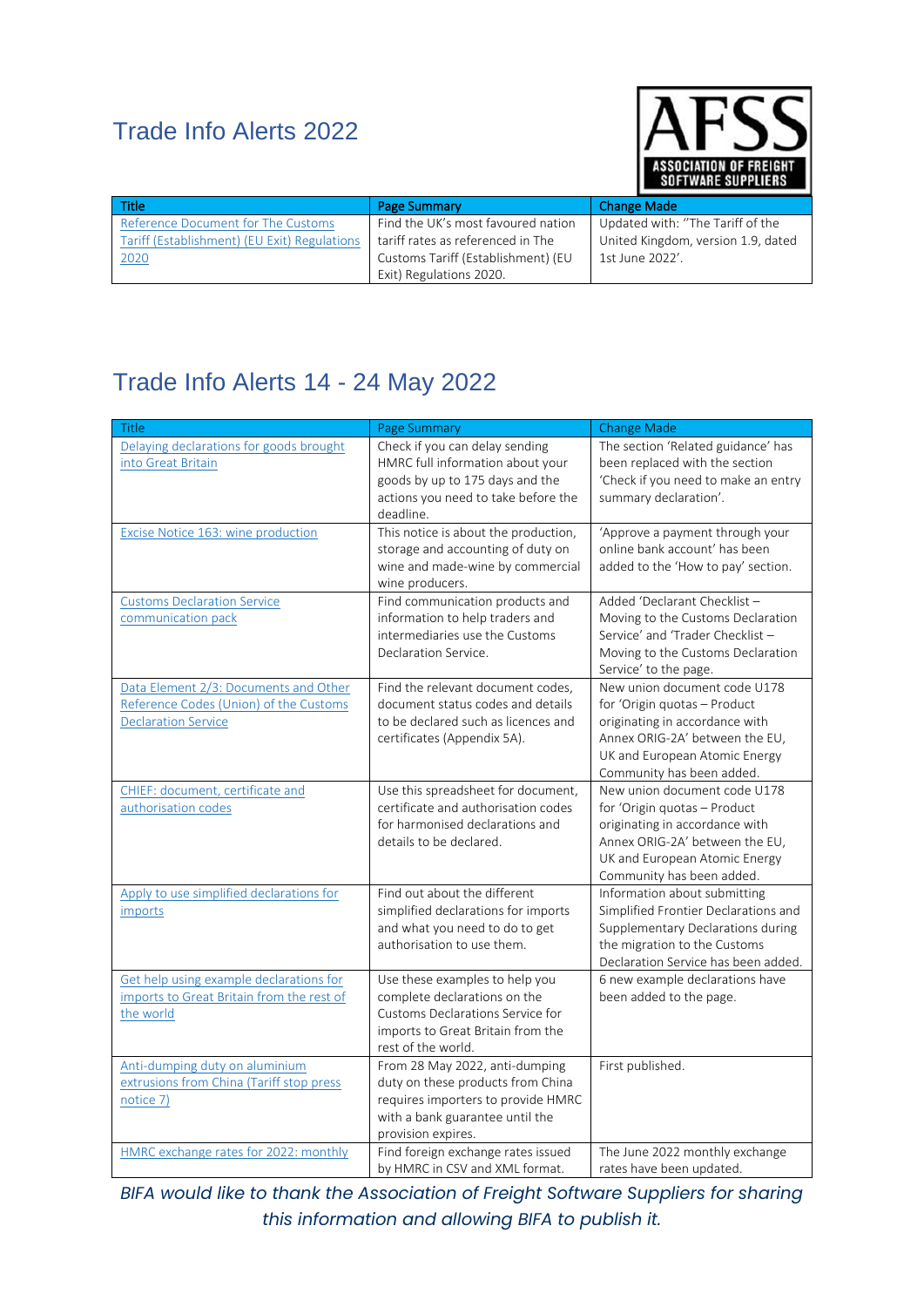

| Title                                    | Page Summary                                                          | <b>Change Made</b>                                              |
|------------------------------------------|-----------------------------------------------------------------------|-----------------------------------------------------------------|
| Financial sanctions, Russia              | The Russia (Sanctions) (EU Exit)<br>Regulations 2019 ensure sanctions | Updated with 'Latest HM Treasury<br>Notice, Russia, 13/05/2022' |
|                                          | relating to Russia are implemented                                    |                                                                 |
|                                          | effectively after the UK leaves the                                   |                                                                 |
|                                          | EU.                                                                   |                                                                 |
| Financial sanctions, Syria               | Syria is currently subject to UK                                      | Updated with 'Latest HM Treasury                                |
|                                          | financial sanctions. This document                                    | Notice, Syria, 13/05/2022'                                      |
|                                          | provides a current list of designated                                 |                                                                 |
|                                          | persons.                                                              |                                                                 |
| New rules for international road haulage | The new rules you must now follow                                     | You now need a standard                                         |
| from 2022                                | to transport goods to, through or                                     | international goods vehicle                                     |
|                                          | within Europe using cars and                                          | operator licence to use a van or car                            |
|                                          | trailers, vans and HGVs.                                              | and trailer to transport goods for                              |
|                                          |                                                                       | hire or reward in the EU, Iceland,                              |
|                                          |                                                                       | Liechtenstein, Norway and                                       |
|                                          |                                                                       | Switzerland.                                                    |
| Transport goods in Europe in vans or car | What transport companies and                                          | You now need a standard                                         |
| and trailers                             | couriers need to do to use vans and                                   | international goods vehicle                                     |
|                                          | car and trailers over 2.5 tonnes to                                   | operator licence to use a van or car                            |
|                                          | transport goods in Europe.                                            | and trailer to transport goods for                              |
|                                          |                                                                       | hire or reward in the EU, Iceland,                              |
|                                          |                                                                       | Liechtenstein, Norway and                                       |
|                                          |                                                                       | Switzerland.                                                    |

### Trade Info Alerts up to 13 May 2022

| <b>Title</b>                                                                                               | Page Summary                                                                                                                                                  | <b>Change Made</b>                                                                                                                                                                                                                                                                                                                                                                                                     |
|------------------------------------------------------------------------------------------------------------|---------------------------------------------------------------------------------------------------------------------------------------------------------------|------------------------------------------------------------------------------------------------------------------------------------------------------------------------------------------------------------------------------------------------------------------------------------------------------------------------------------------------------------------------------------------------------------------------|
| Customs, VAT and Excise UK transition<br>legislation from 1 January 2021                                   | This collection brings together<br>Customs, VAT and Excise EU Exit<br>legislation and notices that have the<br>force of law applicable to UK<br>transition.   | Updated with: Notices made under<br>s32A of the Taxation (Cross-border<br>Trade) Act 2018.                                                                                                                                                                                                                                                                                                                             |
| <b>Exporting active substances manufactured</b><br>in Great Britain for use in EEA and<br>Northern Ireland | How the 'Written Confirmation'<br>process operates for active<br>substances manufactured in Great<br>Britain (England, Wales and<br>Scotland).                | Updated file "Register of Written<br>Confirmations for UK active<br>substance manufacturers"                                                                                                                                                                                                                                                                                                                           |
| The Northern Ireland MHRA Authorised<br>Route (NIMAR)                                                      | The UK government has introduced<br>the Northern Ireland MHRA<br>Authorised Route (NIMAR). This<br>new route for supply became<br>operational 1 January 2022. | First published.                                                                                                                                                                                                                                                                                                                                                                                                       |
| Community, Common Transit and TIR<br>newsletters                                                           | Newsletters from HMRC containing<br>updates and guidance on<br>Community, Common Transit and<br><b>Transport International Routiers</b><br>$(TIR)$ .          | Newsletter 9 - May 2022 has been<br>added to the page. It gives<br>information about how to make<br>sure transit declarations are<br>completed correctly and avoid<br>common errors. Newsletter 10-<br>May 2022 has also been added to<br>the page. It gives information about<br>the New Computer Transit System<br>email channel closing after 31 May<br>2022, and gives alternatives to the<br>new XML API channel. |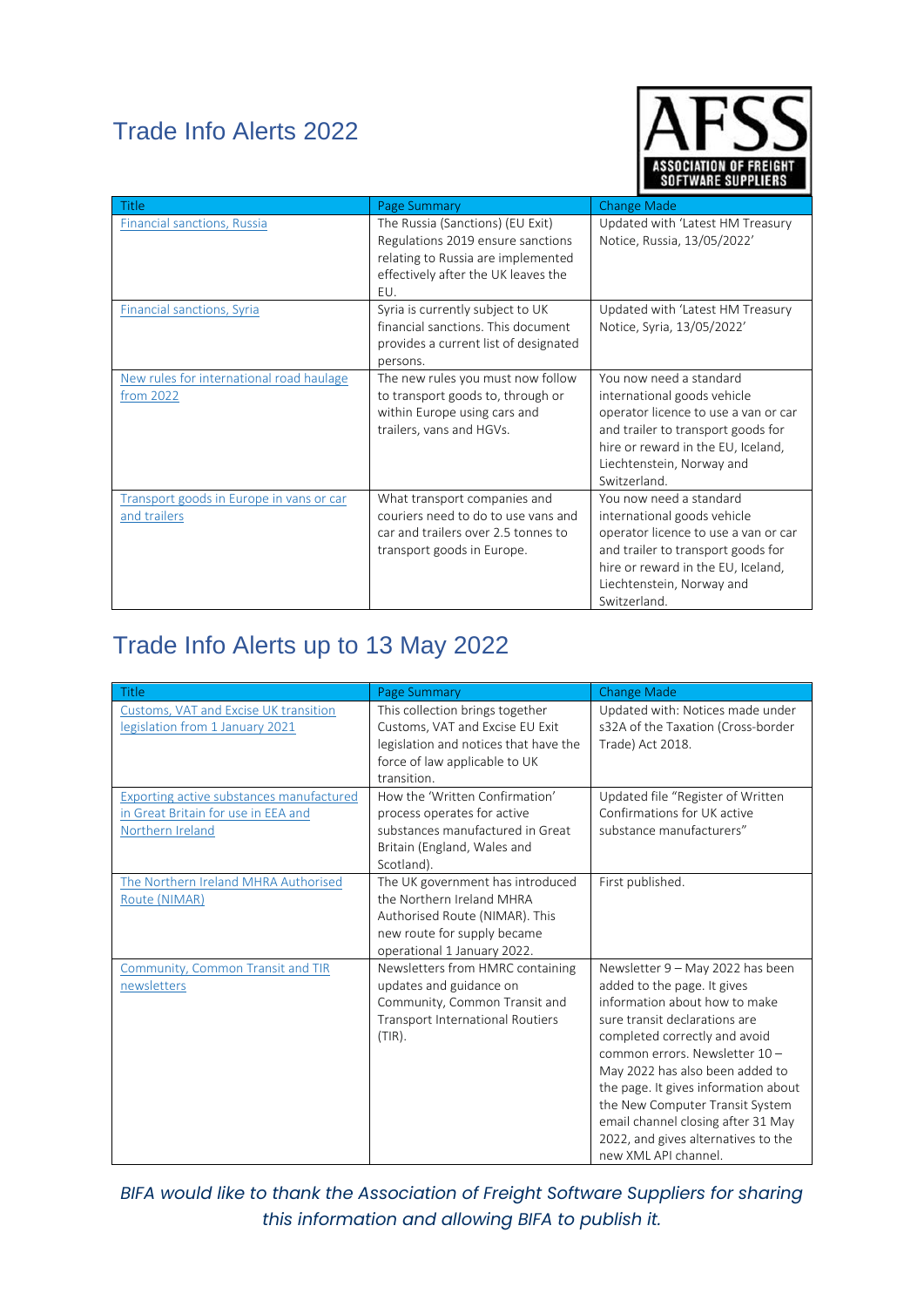

| Title                                                                                                                                                 | Page Summary                                                                                                                                                                                               | <b>Change Made</b>                                                                                                                                                                                                                 |
|-------------------------------------------------------------------------------------------------------------------------------------------------------|------------------------------------------------------------------------------------------------------------------------------------------------------------------------------------------------------------|------------------------------------------------------------------------------------------------------------------------------------------------------------------------------------------------------------------------------------|
| Apply to import multiple low value parcels<br>on one declaration                                                                                      | You can use the bulk import<br>reduced data set to declare two or<br>more low value parcels in a single<br>import declaration when you import<br>goods to Great Britain.                                   | You cannot use this customs<br>simplification when your goods are<br>subject to licensable goods.                                                                                                                                  |
| <b>Financial sanctions, Russia</b>                                                                                                                    | The Russia (Sanctions) (EU Exit)<br>Regulations 2019 ensure sanctions<br>relating to Russia are implemented<br>effectively after the UK leaves the<br>EU.                                                  | Updated with 'Latest HM Treasury<br>Notice, Russia, 09/05/2022'                                                                                                                                                                    |
| Report goods arriving at a UK port on a<br>commercial vessel                                                                                          | If you're the ship's master (or their<br>agent) of a commercial vessel, you<br>will need to report any goods that<br>are arriving on your vessel at a UK<br>port.                                          | Guidance has been updated to<br>include information about the<br>simplified omnibus clearance and<br>that you can no longer submit<br>arrival reports by fax.                                                                      |
| Apply to import goods temporarily to the<br>UK                                                                                                        | How to apply for Temporary<br>Admission to import goods into the<br>UK, or move goods from Great<br>Britain into Northern Ireland, and<br>use them for up to 2 years or more,<br>before re-exporting them. | Guidance about applying for<br>authorisation by oral declaration<br>has been updated.                                                                                                                                              |
| Complete your VAT Return to account for<br>import VAT                                                                                                 | Find out how to account for import<br>VAT on your VAT Return if you're<br>using postponed VAT accounting.                                                                                                  | Information has been added to the<br>'How to complete a VAT Return if<br>you're having problems with your<br>monthly statements' section for<br>importers who have been having<br>issues accessing their March 2022<br>statements. |
| Reference document for authorised use:<br>eligible goods and authorised uses                                                                          | List of eligible goods and their<br>authorised uses.                                                                                                                                                       | Updated with version 2.4                                                                                                                                                                                                           |
| Reference Documents for The Customs<br><b>Tariff (Suspension of Import Duty Rates)</b><br>(EU Exit) Regulations 2020                                  | Find out about the tariff<br>suspensions that apply from the end<br>of the transition period.                                                                                                              | Updated for April 2022                                                                                                                                                                                                             |
| Reference Document for The Customs<br>Tariff (Establishment) (EU Exit) Regulations<br>2020                                                            | Find the UK's most favoured nation<br>tariff rates as referenced in The<br>Customs Tariff (Establishment) (EU<br>Exit) Regulations 2020.                                                                   | Updated for April 2022                                                                                                                                                                                                             |
| Reference Documents for The Customs<br>(Tariff Quotas) (EU Exit) Regulations 2020                                                                     | Check the documents that detail<br>product specific tariff-rate quotas,<br>including the individual product<br>volumes and rates, and also list of<br>eligible goods and their authorised<br>uses.         | Tariff quotas updated for April 2022                                                                                                                                                                                               |
| <b>Customs, VAT and Excise UK transition</b><br>legislation from 1 January 2021                                                                       | This collection brings together<br>Customs, VAT and Excise EU Exit<br>legislation and notices that have the<br>force of law applicable to UK<br>transition.                                                | Updated with: Notices made under<br>s32A of the Taxation (Cross-border<br>Trade) Act 2018.                                                                                                                                         |
| Reference documents for The Customs<br>(Reliefs from a Liability to Import Duty and<br>Miscellaneous Amendments) (EU Exit)<br><b>Regulations 2020</b> | Find the documents for details of<br>the conditions in which a 'good'<br>may be eligible for a relief from the<br>standard tariff rate.                                                                    | Updated for April 2022                                                                                                                                                                                                             |
| What you can do if things are seized<br>(Notice 12A)                                                                                                  | This notice explains what to do if<br>you have something seized by<br>HMRC or Border Force.                                                                                                                | The contact details for the<br>Solicitor's Office and Legal Services<br>have been updated.                                                                                                                                         |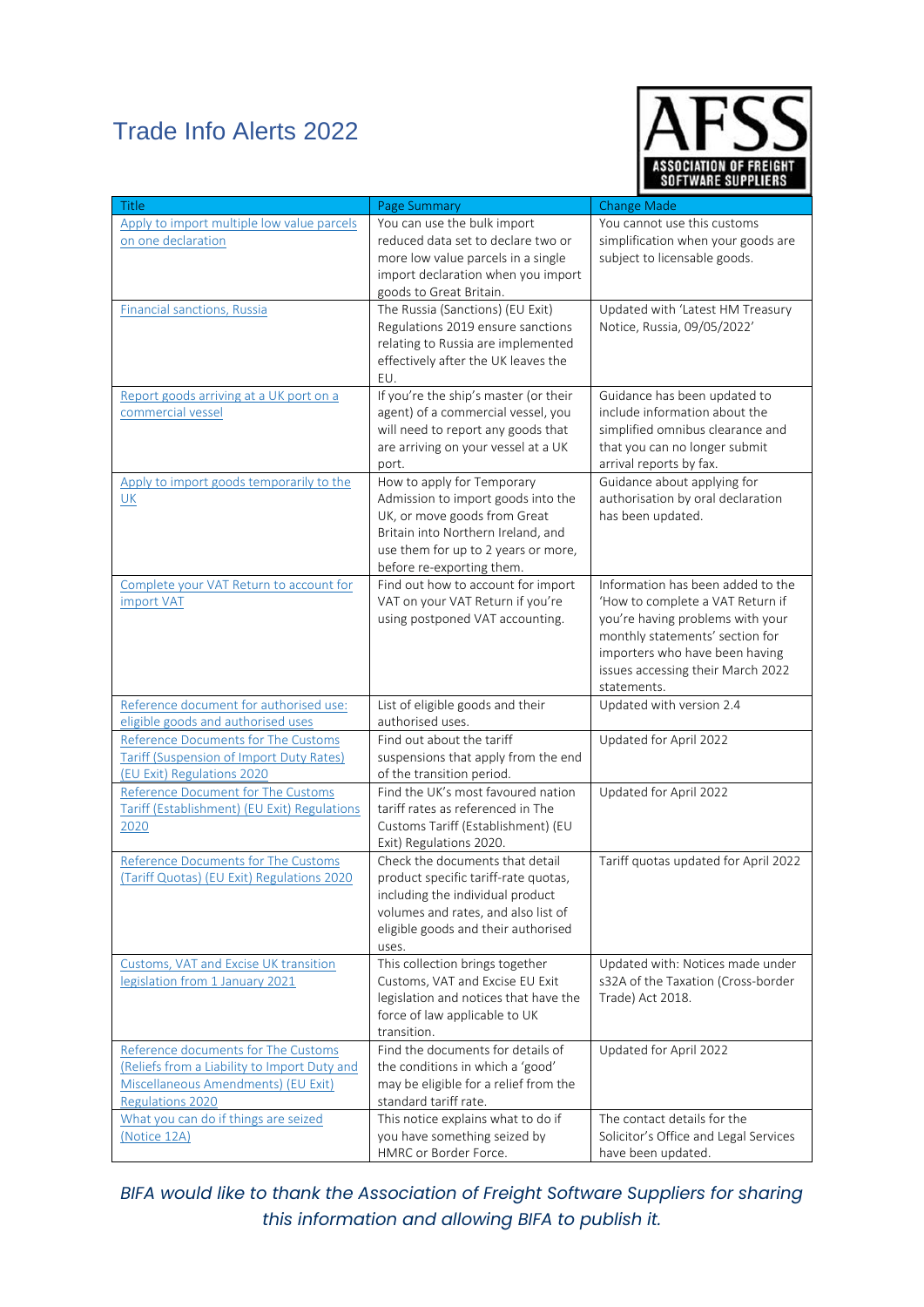

| <b>Title</b>                                                                                            | Page Summary                                                                                                                                                                                                                    | <b>Change Made</b>                                                                                                                                                                                                                                                                                                      |
|---------------------------------------------------------------------------------------------------------|---------------------------------------------------------------------------------------------------------------------------------------------------------------------------------------------------------------------------------|-------------------------------------------------------------------------------------------------------------------------------------------------------------------------------------------------------------------------------------------------------------------------------------------------------------------------|
| Check simplified procedure value rates for<br>fresh fruit and vegetables                                | Use simplified procedure value<br>rates for fresh fruit and vegetable<br>goods that you import.                                                                                                                                 | The value rates for fresh fruit and<br>vegetables for the effective period<br>29 April 2022 to 12 May 2022 have<br>been added.                                                                                                                                                                                          |
| Making an entry summary declaration                                                                     | If you are moving goods into Great<br>Britain, into Northern Ireland from<br>Great Britain, or into Northern<br>Ireland from outside the EU, you'll<br>need to make an entry summary<br>declaration.                            | Guidance has been updated to<br>explain that you do not need to<br>make an entry summary declaration<br>for goods imported from the EU<br>and other territories from which a<br>declaration was not required before<br>1 January 2021.                                                                                  |
| Check if you need to make an entry<br>summary declaration                                               | Find out if you need to make an<br>entry summary declaration if you<br>are moving goods into Great Britain<br>or Northern Ireland directly or from<br>Great Britain to Northern Ireland.                                        | Guidance has been updated to<br>explain that you do not need to<br>make an entry summary declaration<br>for goods imported from the EU<br>and other territories from which a<br>declaration was not required before<br>1 January 2021.                                                                                  |
| Navigate the CDS Declaration Instructions<br>for Imports                                                | Find out how to complete an import<br>customs declaration on the Customs<br>Declaration Service                                                                                                                                 | We have updated multiple links and<br>page titles. Technical content has<br>not been changed.                                                                                                                                                                                                                           |
| <b>Transporting goods between Great Britain</b><br>and the EU by RoRo freight: guidance for<br>hauliers | Guidance for haulage companies<br>and commercial drivers moving<br>accompanied (self-drive) RoRo<br>freight and unaccompanied RoRo<br>freight between Great Britain<br>(England, Scotland and Wales) and<br>the European Union. | Added information about upcoming<br>changes to some parts of the<br>guidance to reflect the written<br>ministerial statement 28 April.                                                                                                                                                                                  |
| Importing and exporting organic food                                                                    | Rules for trading organic food.                                                                                                                                                                                                 | Updated the guidance under the<br>'Importing organic food from the<br>EU, Norway, Iceland, Liechtenstein<br>and Switzerland to Great Britain'<br>heading.                                                                                                                                                               |
| Customs simplified procedures<br><b>Aggregation Rules for CDS</b>                                       | Find out about the customs<br>simplified procedure aggregation<br>rules for the Customs Declaration<br>Service (CDS).                                                                                                           | This table should be read in<br>conjunction with Appendix 21 of the<br>CDS Declaration Instructions for<br>Imports. Declaration unique<br>consignment references (DUCRs)<br>held in records should comply with<br>the recommended format given in<br>the CDS Declaration and Customs<br>Clearance Request Instructions. |
| <b>HMRC</b> yearly average and spot rates                                                               | Find the yearly average and spot<br>foreign exchange rates issued by<br>HMRC in CSV format.                                                                                                                                     | The yearly averages and spot rates<br>for March 2022 have been added.<br>The versions for March 2017 and<br>December 2017 have been<br>removed.                                                                                                                                                                         |
| Delivery terms for Data Element 4/1 of the<br><b>Customs Declaration Service</b>                        | Find codes for the delivery terms for<br>each mode of transport to be used<br>in Data Element 4/1 (Appendix 7).                                                                                                                 | References for Incoterms have been<br>updated to reflect that the codes<br>are now based in INCOTERMS 2020<br>rather than INCOTERMS 2010.                                                                                                                                                                               |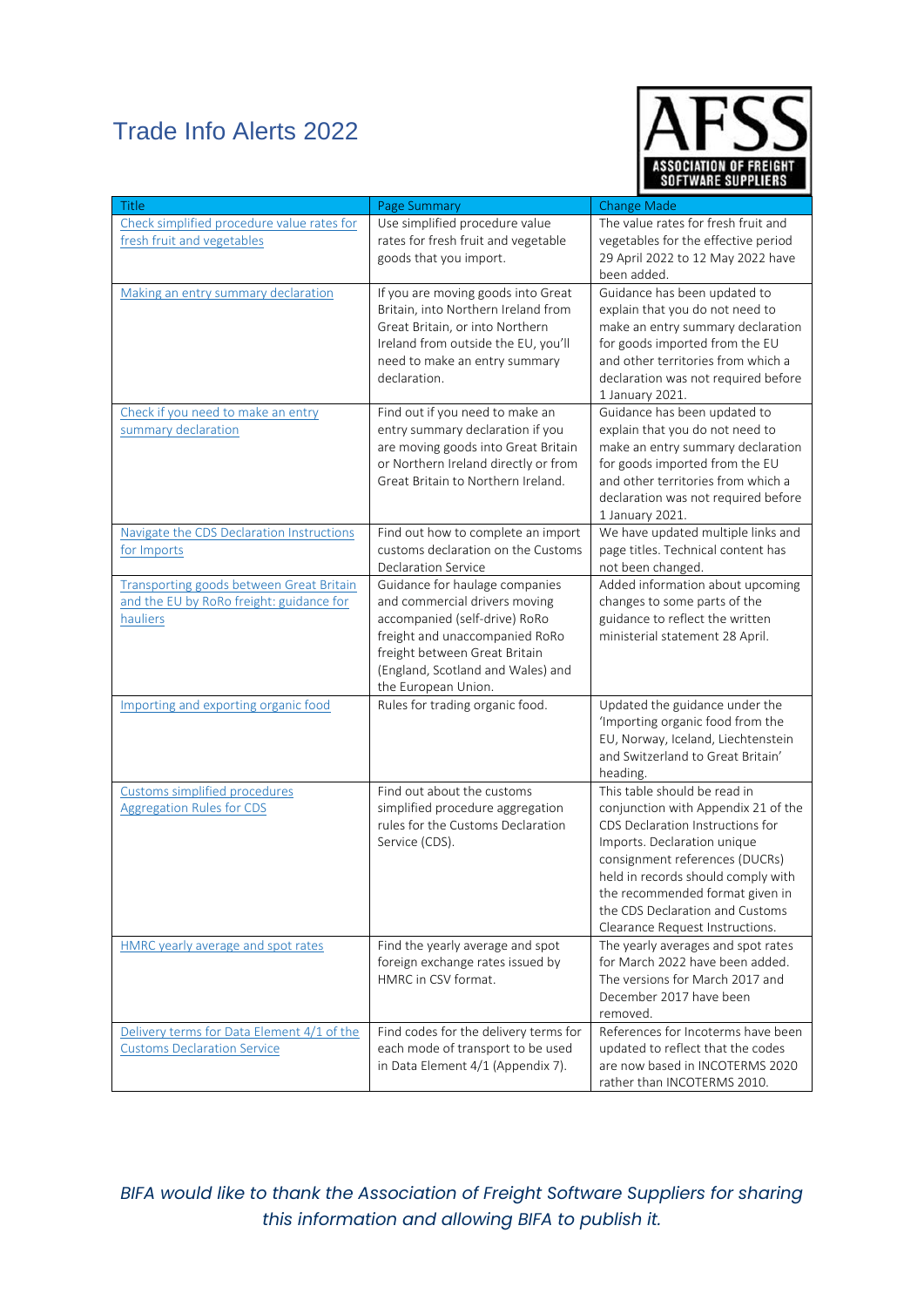

| <b>Title</b>                                                                                                    | Page Summary                                                                                                                                                             | <b>Change Made</b>                                                                                                                                                                                                                                                                                                                           |
|-----------------------------------------------------------------------------------------------------------------|--------------------------------------------------------------------------------------------------------------------------------------------------------------------------|----------------------------------------------------------------------------------------------------------------------------------------------------------------------------------------------------------------------------------------------------------------------------------------------------------------------------------------------|
| Customs simplified procedures<br><b>Aggregation Rules for CDS</b>                                               | Find out about the customs<br>simplified procedure aggregation<br>rules for the Customs Declaration<br>Service (CDS).                                                    | References to legacy page titles<br>have been amended, and the data<br>table has been reduced from a five<br>column format to four columns in<br>order to improve accessibility. No<br>technical content has been<br>changed.                                                                                                                |
| Apply to import multiple low value parcels<br>on one declaration                                                | You can use the bulk import<br>reduced data set to declare two or<br>more low value parcels in a single<br>import declaration when you import<br>goods to Great Britain. | You cannot use this customs<br>simplification when your goods are<br>subject to licensable goods.                                                                                                                                                                                                                                            |
| Making an import declaration in your<br>records                                                                 | Find out how to declare imported<br>goods to customs by entering them<br>in your own records.                                                                            | The 'Controlled and restricted<br>goods' section has been removed                                                                                                                                                                                                                                                                            |
| Receive goods into and remove goods<br>from an excise warehouse (Excise Notice<br>197)                          | Find out the UK's requirements for<br>the holding and movement of excise<br>goods in duty suspension within the<br>UK and the EU.                                        | Paragraphs 2.1, 5.2.1, 7.2.1, 12.1,<br>12.3 and 13.4 have been updated to<br>let you know that you can now<br>submit an electronic version of the<br>Administrative Document (eAD) or a<br>commercial document, showing the<br>administrative reference code (ARC)<br>when these documents are<br>accompanying consignments.                 |
| Motor and heating fuels used to generate<br>electricity - relief from Excise Duty (Excise<br><b>Notice 175)</b> | Find out about relief from Excise<br>Duty for users of fuel used to<br>generate electricity ('Electricity<br>Relief').                                                   | This notice has been updated to<br>reflect the changes to the use of<br>rebated fuels in the Hydrocarbon<br>Oil Duties Act 1979 and the change<br>to the definition of fuel qualifying<br>for relief under the Hydrocarbon Oil<br>Duties (Reliefs for Electricity<br>Generation) Regulations 2005. We<br>have updated sections 2.3 and 2.11. |
| Clearing goods entering, leaving or<br>transiting the UK                                                        | Get your goods cleared by the<br>National Clearance Hub when<br>moving goods into, out of, or<br>through the UK.                                                         | The section 'After you've submitted'<br>has been updated with time limits<br>for air freight imports, road freight<br>imports, marine freight imports and<br>exports.                                                                                                                                                                        |
| Making an import declaration in your<br>records                                                                 | Find out how to declare imported<br>goods to customs by entering them<br>in your own records.                                                                            | This list of goods not to declare in<br>your records using entry in<br>declarant's records has been<br>updated.                                                                                                                                                                                                                              |
| Roll on roll off ports location codes for<br>Data Element 5/23 of the Customs<br><b>Declaration Service</b>     | Find the codes which can be used in<br>Data Element 5/23 to identify the<br>location where the goods may be<br>examined for roll on roll off ports<br>(Appendix 16R).    | This page has been updated to add<br>the Port of Loch Ryan.                                                                                                                                                                                                                                                                                  |